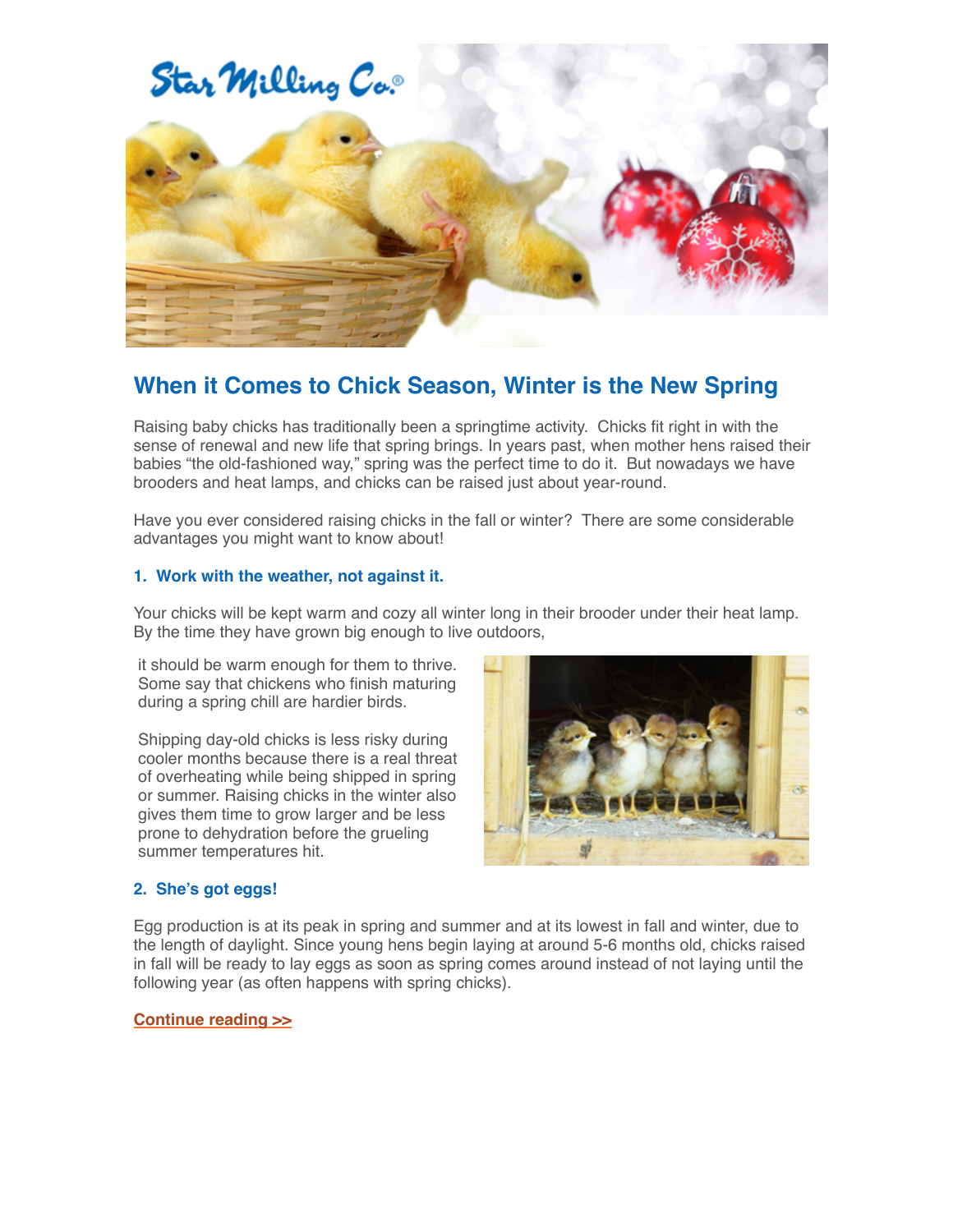

# **The Right Treats for Horses**

By Dr. Robert E. Bray, Equine Nutritionist

Many horse owners love offering a tasty treat to their horse as a reward or during a "bonding moment," especially during the holidays. Just keep in mind that treats are just that  $-$  a treat  $$ and they're perfectly fine as long as you go about it the right way.

- Only feed a small amount.
- Be frugal with the frequency of treating your horse.
- Be mindful of the size and texture of the treat. Horses may be more aggressive when consuming pleasant-smelling treats, causing them to chew less and increase the risk of choke.



**Carrots:** I do not recommend feeding carrots to horses. Carrots are solid, stiff foods that break off into chunks and do not soften very well with saliva. If the horse is an aggressive eater or has dental issues, the carrot's texture provides a risk for choke. If you do feed carrots, please keep a close eye on the horse during consumption.

**Apple**: Instead of feeding the whole apple, cut it into slices instead. An apple corer used for forming small wedges is about the right size. One medium size apple contains approximately 19 grams of sugar.

**Orange peel**: During my years packing in the Sierra Mountains and the Montgomery Wild Horse Pass, feeding leftover orange peel was popular with my horses. Orange peel is mostly fiber and a few other nutrients. You are feeding a very small amount so the nutrient profile is insignificant anyway.

**[Continue reading >>](http://bit.ly/2CyOoM7)**